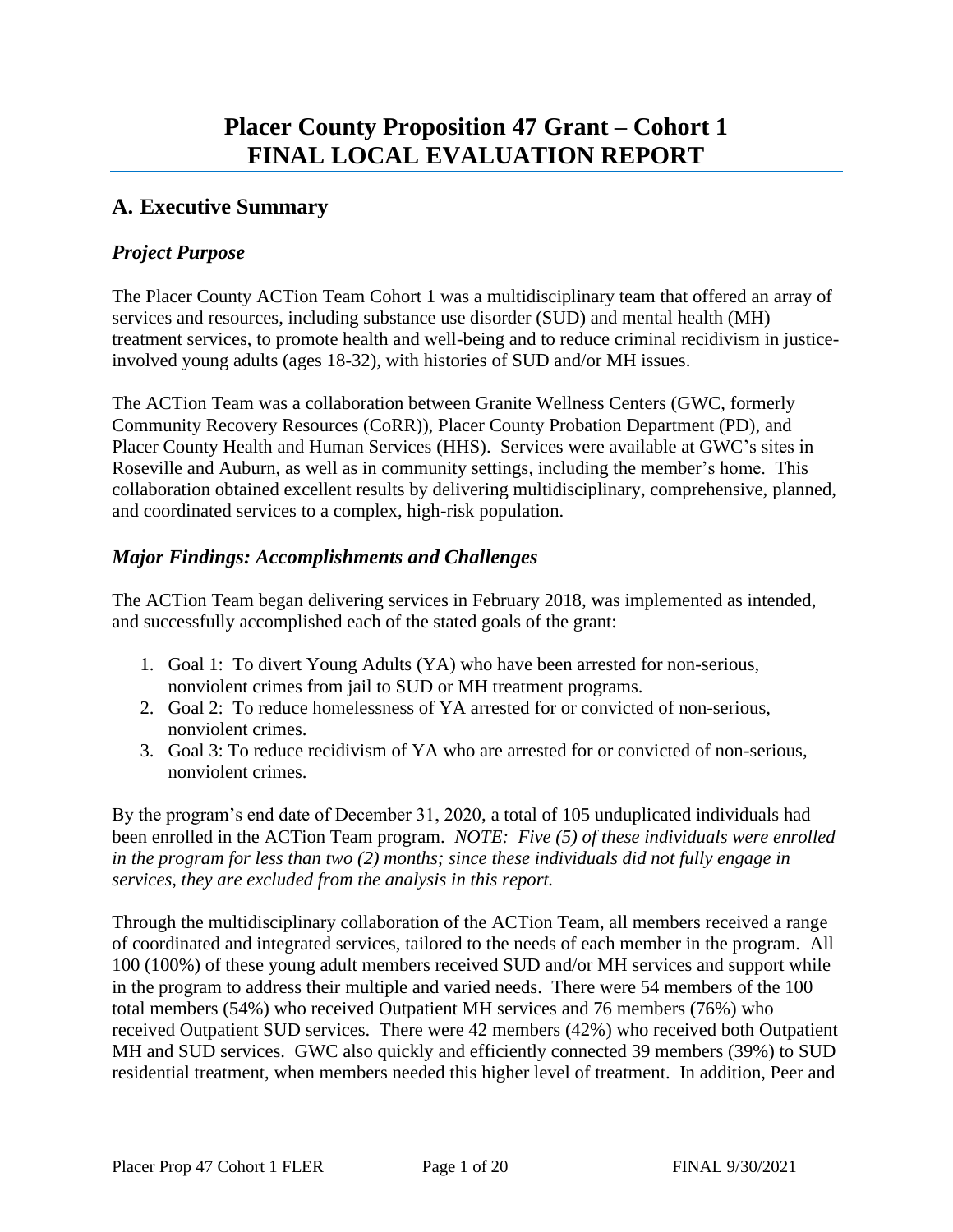Family Advocates at GWC offered an array of services and supports to engage members in services and helped achieve each member's goals.

The ACTion Team achieved excellent outcomes. Of the 80 members who received Outpatient SUD and/or SUD residential treatment, 34 members (42.5%) maintained substance-use-free living. Although the target population served by the ACTion Team traditionally has a high risk of recidivism, only 10 of the 100 ACTion Team members (10%) have been convicted of a new felony or misdemeanor since enrolling in the program. This data clearly demonstrates the positive outcomes achieved for the young adults served by the ACTion Team. The program met, and exceeded, its identified goals.

The COVID-19 pandemic created the most significant barrier to services, during the final year of the Cohort 1 ACTion Team program. While the ongoing pandemic presented new and unexpected challenges in the implementation of the program, the ACTion Team quickly adapted new strategies and processes to continue to deliver services while ensuring the safety of everyone involved in the program. Extra precautions were taken regarding admitting new members, as well as delivering services to ongoing members. Strategies included increased telehealth services and expanding the use of Lyft, to ensure members were able to attend needed services and appointments. Services were also enhanced to provide additional support for persons with increased symptoms that resulted from extended isolation, prolonged shelter-in-place, and an inability to visit with family and friends.

Throughout the implementation of the ACTion Team program, helping members find stable, affordable living was particularly challenging. Placer County has a vacancy rate of less than 1%. Finding housing was especially difficult for persons who have felony convictions, and the COVID-19 pandemic further reduced the amount of available housing in Placer County. To find housing for as many members as possible, the ACTion Team communicated with local landlords, encouraging their willingness to rent to the members, who tend to have more difficulty in being accepted as tenants. The ACTion Team reached out to organizational providers in the community, including the Advocates for Mentally Ill Housing, Inc. (AMI Housing, Inc.) program, to help identify independent living situations that support members to successfully move into safe and stable housing.

In addition to meeting the stated goals of the grant and documenting positive outcomes, the ACTion Team experienced unexpected outcomes and accomplishments. The enhanced ACTion Team collaboration and coordination provided an important structure and served as a role model for helping recreate family connections; rebuild trust; and re-establish relationships. By supporting the ACTion Team member to learn they can trust the ACTion Team and receive a consistent and coordinated response to help manage their behaviors and achieve their goals, the families also learned how to create a safe and trusting home. Another unexpected outcome of the ACTion Team was to support some members to regain custody of their children.

#### *Conclusions and Lessons Learned*

The individuals served by the ACTion Team had complex issues and needed a full array of services, supports, team collaboration, and coordination of activities to help each member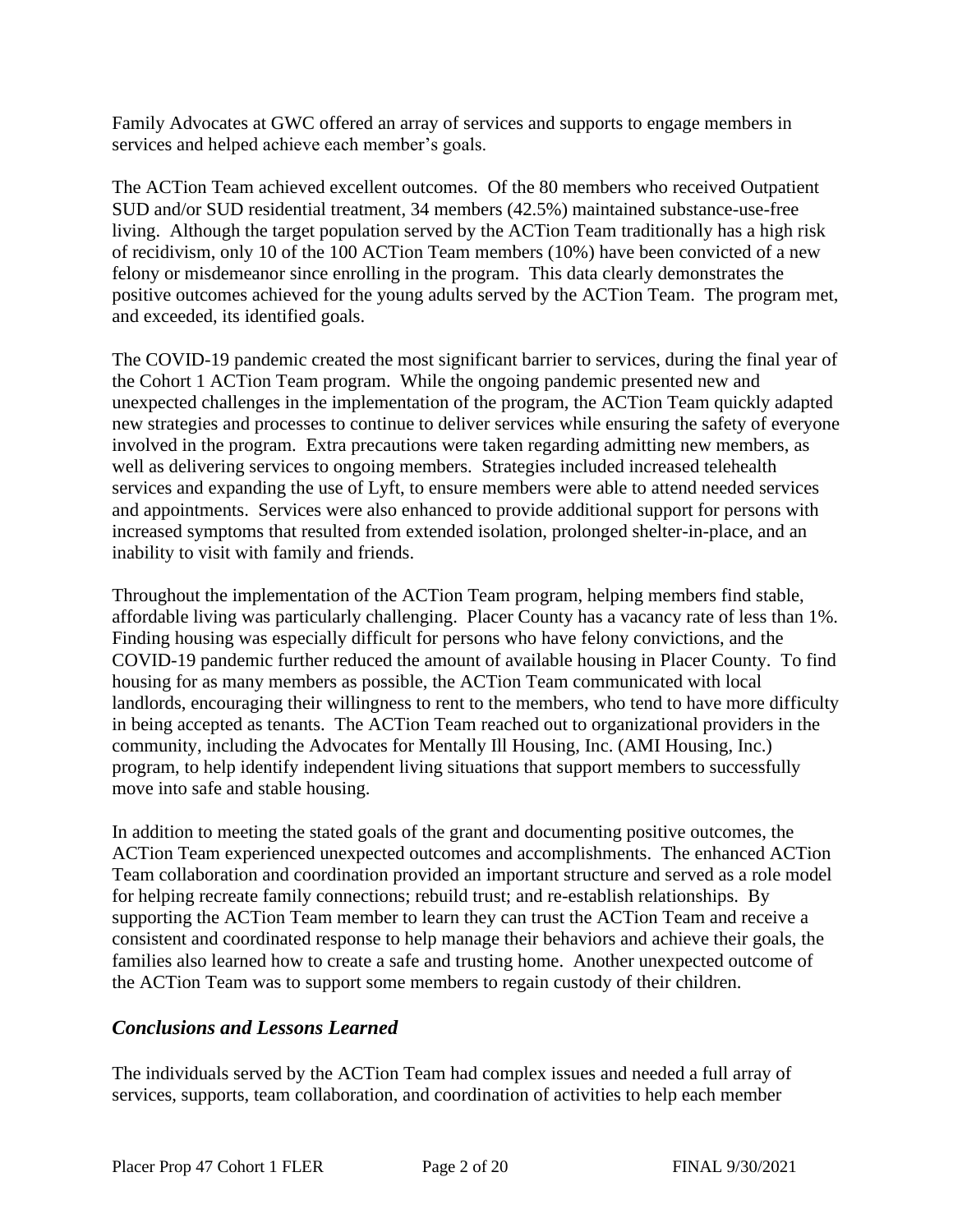achieve their goals. The most important lesson learned was the critical role of the daily teamwork and collaboration across all partner agencies working in unison together. Probation had a key role as an equal team partner on the team, participating in all of the meetings and providing a critical perspective and function to the effectiveness and outcomes of services. The contract with Granite Wellness Centers, a Behavioral Health organizational provider, to lead the ACTion Team and deliver comprehensive services to all of the members on the ACTion Team. This included providing all levels of SUD and MH services and treatment, as well has ensuring immediate access to SUD residential treatment, which is not readily available in northern and rural California counties. The Peer and Family Advocates also had a critical role on the team by providing daily support to members and embracing a "whatever it takes" philosophy to help them learn how to accomplish their goals. Every person on the ACTion Team was a critical member in sustaining the positive outcomes and continual support of the members.

The ACTion Team also learned to recognize the proper time to help members graduate from the program and utilize natural supports in the community. The ACTion Team's role was to provide comprehensive, multidisciplinary services and SUD and MH treatment to teach needed skills in managing behaviors. To help members graduate, the ACTion Team also supported the development of a social support network, either reestablishing relationships with family, or other positive support persons in the community, to create lasting outcomes.

The ACTion Team continually strove to deliver culturally responsive and proficient services. To support the goal of expanding the number of members who identify as African American/Black, American Indian/Alaska Native, and/or Hispanic, the ACTion Team hired a Spanish-English bilingual, bicultural advocate and an African American/Black advocate. This helped to facilitate enrollment and retention of Hispanic and/or Spanish-speaking members, as well as African American/Black members in the program.

# **B. Project Description and Goals**

# **1. Project Description**

Cohort 1 of the Placer County ACTion Team was a multidisciplinary team that offered an array of services and resources, including SUD and MH treatment services to promote health and wellbeing, and to reduce criminal recidivism in justice-involved young adults (ages 18-32), with histories of SUD or MH issues. The ACTion Team was a collaboration between GWC, Placer County PD and Placer County HHS. Services were available at GWC's sites in Roseville and Auburn, as well as in community settings including the participant's home.

Referral to ACTion Team began with the PD manager and staff reviewing potential individuals who were ready for release, or released from jail, who were between the ages of 18 and 32 years. Each individual's criminal history was reviewed and the Juvenile Assessment and Intervention System (JAIS) or the Correctional Assessment and Intervention System (CAIS) was used to assess risk and needs and identify a supervision strategy and service needs associated with criminal conduct. The Probation Manager determined if the individual met the ACTion Team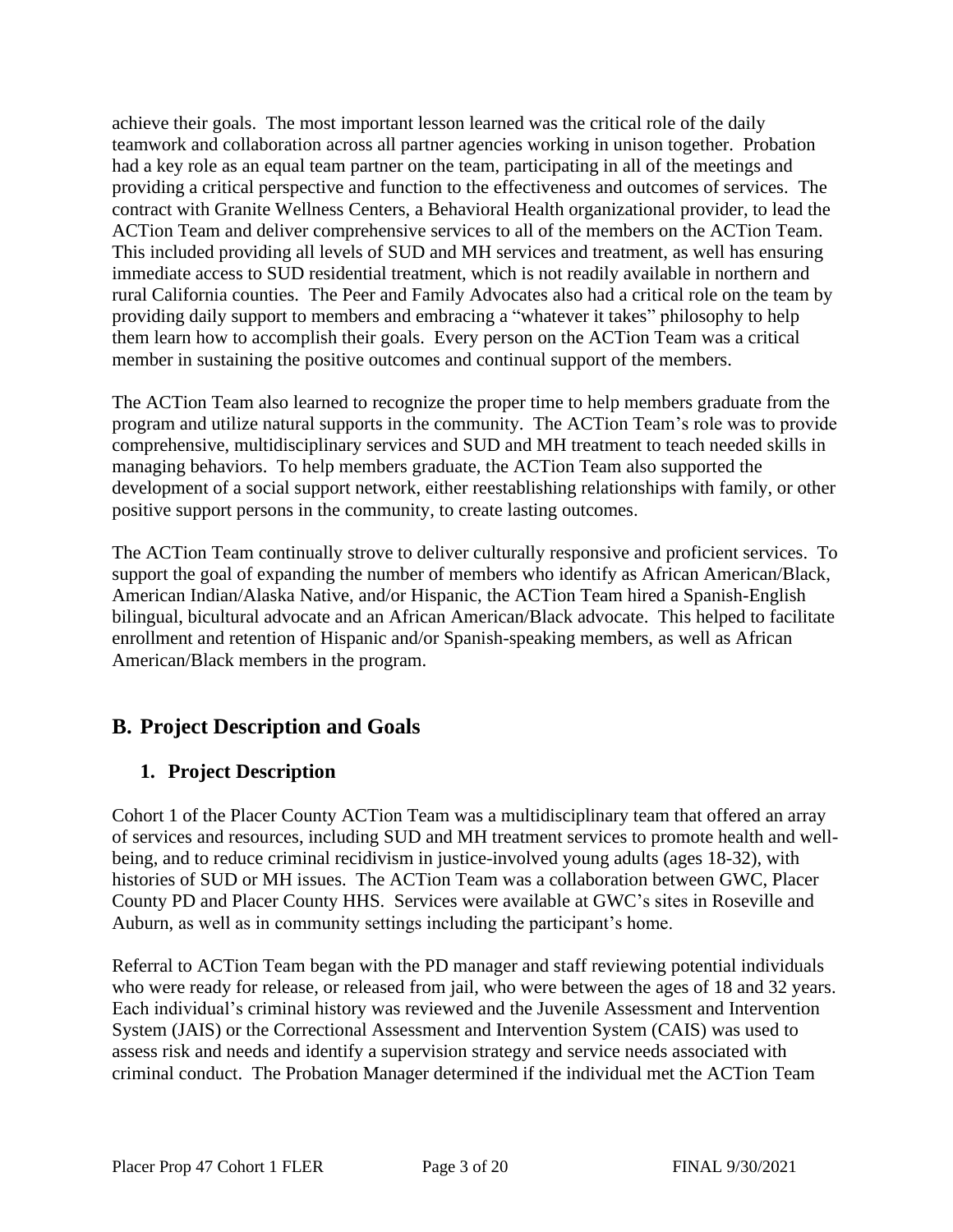target population criteria. Those meeting the criteria were referred to ACTion Team and scheduled for a Family Mapping meeting and comprehensive assessment.

During the Family Mapping, the individual identified who they considered as their "family" as well as other natural and community supports. In addition, 19 domains, based on the JAIS/CAIS and Wraparound, were reviewed and discussed, and areas of needs were identified and prioritized, according to the member's wishes.

Following the Family Mapping, the ACTion Team clinician completed a comprehensive assessment of SUD and MH symptoms to identify treatment needs. With the needs identified, a unified case plan was developed with the member and the ACTion Team and used to design their treatment and service goals. If residential SUD treatment was indicated, ACTion Team staff obtained authorization for services from GWC or another SUD organizational provider. All other members were linked to Outpatient SUD and/or MH treatment services and supports to help them meet their goals, including, but not limited to reduced substance use; improved mental health symptoms; reduced interactions with law enforcement; safe and stable housing; training and/or education; employment; and positive social connections.

The ACTion Team included Peer and Family Advocates who were integrated into all components of services. ACTion Team staff met weekly to discuss new referrals, ongoing members, and persons who were nearing graduation, to coordinate services, identify needs, and celebrate successes. This coordinated, multidisciplinary, cohesive team model created a consistent safety net to help members meet their goals. This trust and consistency was invaluable in supporting members in their recovery. One ACTion Team member noted that ACTion Team staff, especially the Probation Officers (PO), served as a "pillar of accountability" in their lives.

The ACTion Team used a harm-reduction model that was trauma-informed, met the member's holistic needs, and delivered in the community. The POs supported positive behavior change, expected and modeled accountability, and ensured compliance with court orders. The SUD and MH counselors delivered treatment, individually and in groups. Advocates provided case management and supportive services, provided transportation to appointments, worked with the families, and linked members to other services. Advocates had lived experience and provided a model that helped members see that it is possible to make positive changes and to succeed.

One of the key strengths of the ACTion Team was their ability to break down systemic barriers to help members access treatment and services. In many other service delivery systems, one agency refers an individual to another service agency, to help the individual meet their goals. Once a referral is made, there is often very little communication between the two agencies, to determine if the individual actually followed through on the referral. It is the individual's responsibility to navigate the system and find the "right door" to access services.

The ACTion Team addressed these systemic barriers in the referral process to ensure that members were able to access the services that they needed. The ACTion Team coordinated with the member when making the referral, discussed the referral with the ACTion Team partner agencies during the weekly meeting, and immediately addressed any identified barriers to accessing the service.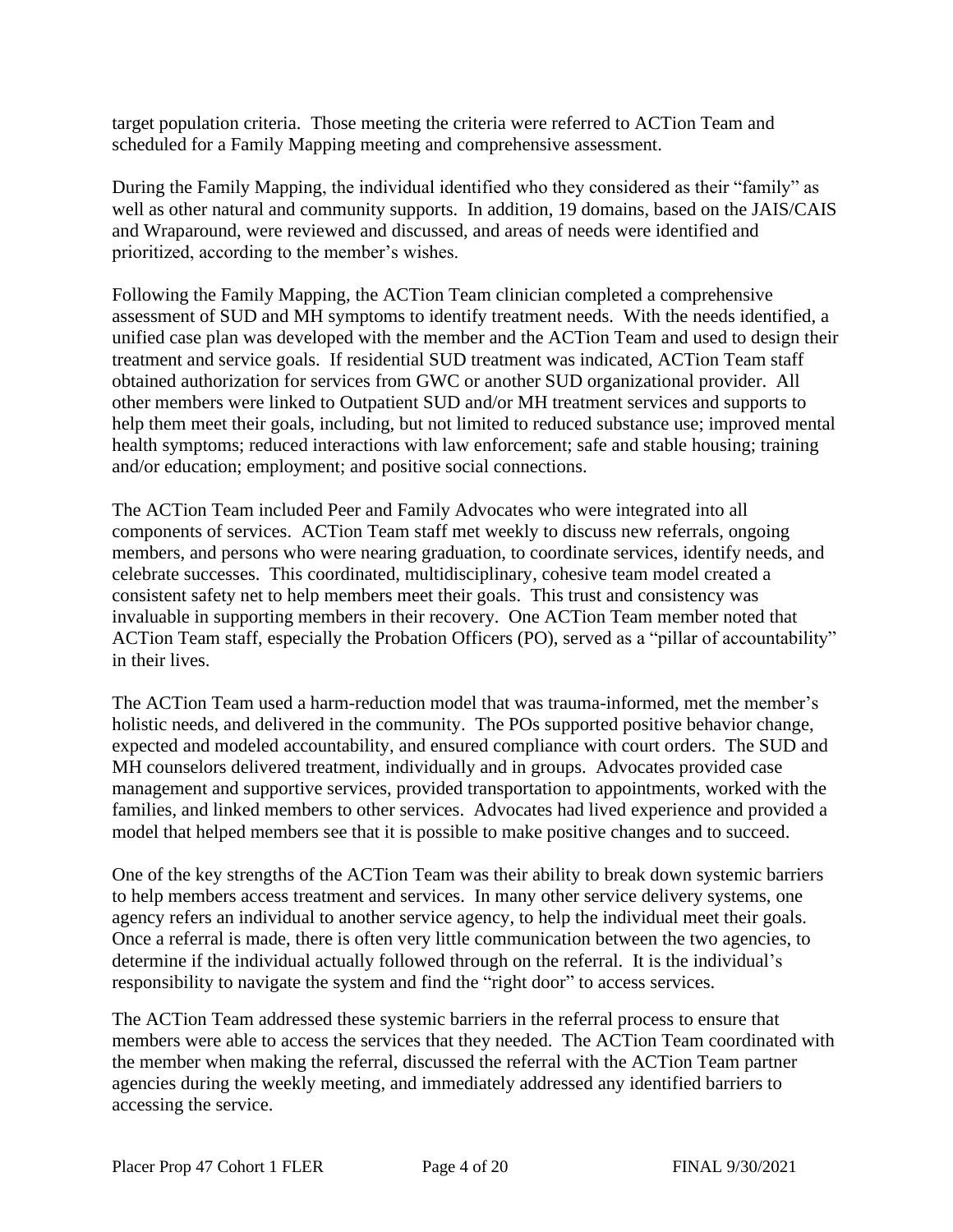ACTion Team staff actively assisted members to connect with each referral by providing support to the member to ensure that the member received needed services from the referred provider. This support included communicating with the individual about the referral, resolving any barriers to accessing the services, and monitoring the member's progress. The ACTion Team also held everyone accountable, members and ACTion Team staff alike, for making sure that the member was able to access the service successfully. The weekly meetings provided a forum for ACTion Team staff to discuss each member's progress and identify any barriers and/or needs for new referrals. The ACTion Team created "one door" for the member to access all services.

Another key factor in the effectiveness of the ACTion Team was the strong collaboration of the team, in working together to know each member, and engaging the member to be an active participant. SUD and MH counselors were embedded within PD and developed processes to ensure that crucial information about the member and their needs were shared in a timely manner between the member's support team, allowing their teammates to make informed decisions about the member's treatment and services. This collaboration and integration of services worked at all levels to serve the member holistically, creating a safety net for the member, family, and ACTion Team, while holding each person accountable. One ACTion Team member noted, *"ACTion Team never let me down, not even once."*

GWC offered a full array of SUD services, including SUD counseling, intensive outpatient treatment, withdrawal management (detox), and residential SUD treatment. ACTion Team members were referred to the appropriate level of treatment. The ACTion Team also offered MH treatment for the member and their family, with referrals to other providers, as appropriate. The ACTion Team worked closely with the System of Care (SOC) to support the needs of highrisk juveniles and adults with a serious mental illness who may need psychiatric medications. ACTion Team worked with the Diversion Courts to help members meet the court requirements.

The Placer Re-Entry Program (PREP) Center was also a valuable resource to the ACTion Team. PREP provides individuals with one-on-one and group-level services to help prepare individuals for employment and provide job skills to help them achieve employment. There were 16 ACTion Team members who received employment assistance through PREP.

Incentives were also available through "flex funding" to support wellness and recovery, and were used to help members meet goals, reinforce positive progress, and promote healthy activities. This strategy also included flex funds for housing support and funds for first and last month rent, security deposit, and/or basic furnishings; support for additional treatment needs; and coverage of other one-time expenses.

Through these services, the ACTion Team helped promote communication skills and healthy life choices. One ACTion Team member said, "*I was in a dark place. ACTion Team changed my life: I am now sober, going to school, and have a job. Now, everything is possible.*"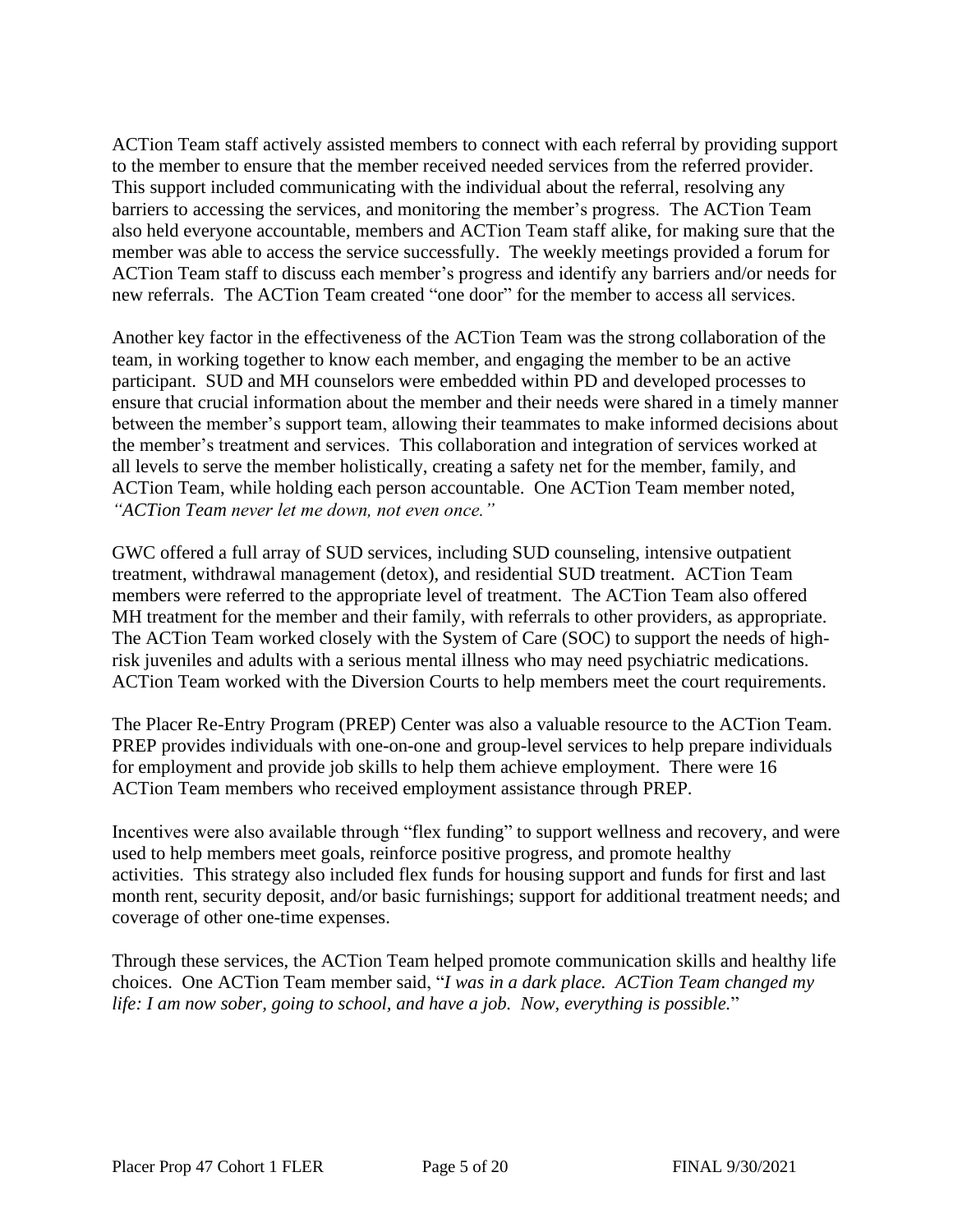# **2. Project Goals and Objectives**

The following project goals and objectives were originally stated in the grant proposal, and reflect the project's proposed activities and anticipated outcomes:

- 1. Goal 1: Transition young adults who have been arrested for non-serious, nonviolent crimes from jail and deliver SUD and/or MH treatment.
	- a. Increase identification and assessment of arrested young adults with SUD and/or MH issues;
	- b. Increase the number of young adults who receive and complete SUD and/or MH treatment and avoid relapse;
	- c. Coordinate collaborative diversion services with PD and Diversion Courts to increase use of treatment services and remain arrest free; and
	- d. Link young adults to community support groups to achieve and sustain positive outcomes.
- 2. Goal 2: Reduce homelessness of young adults arrested for or convicted of non-serious, nonviolent crimes.
	- a. Increase the number and percent of young adults who are living in stable housing;
	- b. Deliver supportive housing services to increase the number and percent of young adults living independently; and
	- c. Work collaboratively with family members to create a stable living environment.
- 3. Goal 3: Reduce recidivism of young adults who are arrested for or convicted of nonserious, nonviolent crimes.
	- a. Increase the number of young adults who attend and complete vocational/ educational activities;
	- b. Increase the number of employed young adults;
	- c. Teach healthy communication skills; and
	- d. Deliver support services to members and families.

# **C. Research Design**

# **1. Process Evaluation**

As proposed, the ACTion Team's role was to provide comprehensive, multidisciplinary services and SUD and MH treatment to teach needed skills in managing behaviors. The ACTion Team successfully delivered an array of services to members, in addition to utilizing other resources in the community. Members received SUD and MH services to help them improve functioning. Diversion courts were utilized, when appropriate, to support the member and family to meet their goals. Housing needs were identified and addressed to help members move into safe and stable housing. The Probation Officer provided supervision, clear boundaries, and structured consequences to support each member to make positive choices.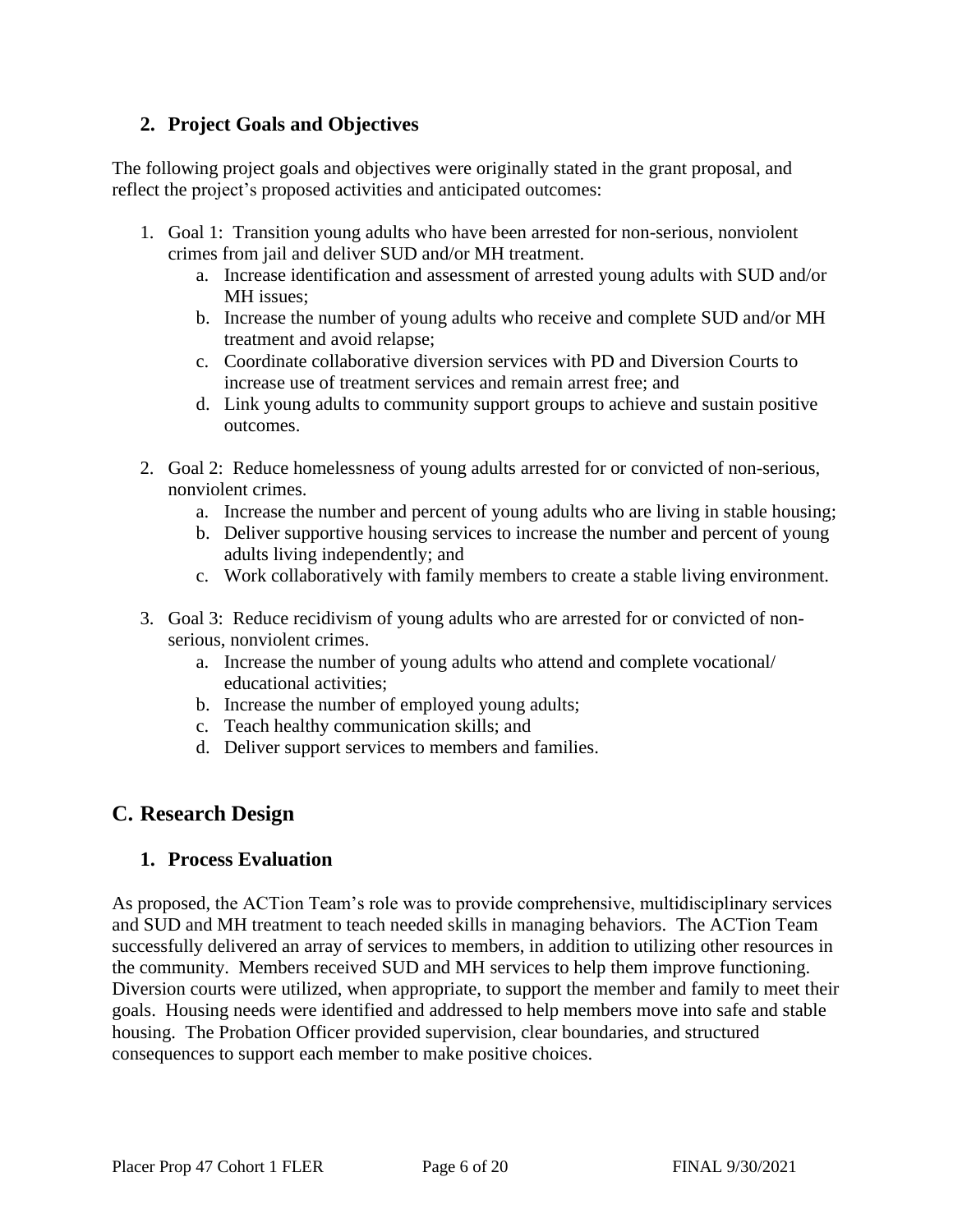The ACTion Team's comprehensive services also created a safety net by having the philosophy of "never giving up" on members. If a member did not attend services, made poor choices, or dropped out of services for a period of time, the ACTion Team was always willing to welcome the person back into services and support them to continue achieving their treatment goals. This approach created trust and stability for members, which some had never experienced in their own personal lives, or from their families.

The exemplary outcomes achieved by the ACTion Team were the result of the daily communication, planning, and collaboration between all three agencies involved in delivering services. The PD played a key role in the success of the program by providing both positive structural and clear expectations for each member, while also utilizing consequences such as flash incarcerations, when needed, to help members make positive choices toward achieving their goals. GWC, as the lead contract MH organizational provider, was able to offer a full range of SUD and MH treatment services to meet the immediate needs of each member. Placer County HHS and MH also played a critical role in supporting the ACTion Team and providing services to members with more complex MH treatment needs as well as managing the fiscal component and oversight of the grant.

The Peer Mentors and Family Advocates were critical members of the ACTion Team staff. These teammates worked closely with each member, supporting them in a multitude of ways to ensure the member met their goals. They created a positive, supportive culture that promoted health, wellness, recovery, and resilience for both the member and family support persons to promote positive outcomes and positive choices. This included supporting the member to learn how to develop core activities of daily living, providing transportation to ensure the member was able to keep appointments, and helping rebuild relationships with the family.

The availability of flex funds helped each member to achieve their individual goals, which was a key factor in supporting members in rebuilding their lives. Several of the members required extensive dental work and/or dentures, and once completed, each member had the selfconfidence and improved self-esteem to gain employment. Others had the confidence to go to community college or a training program, such as PREP. Flex funds were also used to help support members to secure an apartment, by helping to pay first month's rent and security deposit, as well as purchase basic household supplies (e.g., linens, kitchen supplies) and other essential items. Several members successfully got their driver's license, which helped them more easily keep appointments and/or jobs.

The process variables used to evaluate the ACTion Team program included: a) Annual number of young adults enrolled in ACTion Team who met the target population criteria, with a priority to enroll individuals who were underserved (i.e., Black, Hispanic, and/or Native American individuals); b) Number of SUD and MH services treatment hours delivered annually; and c) Number of young adults participating in vocational training.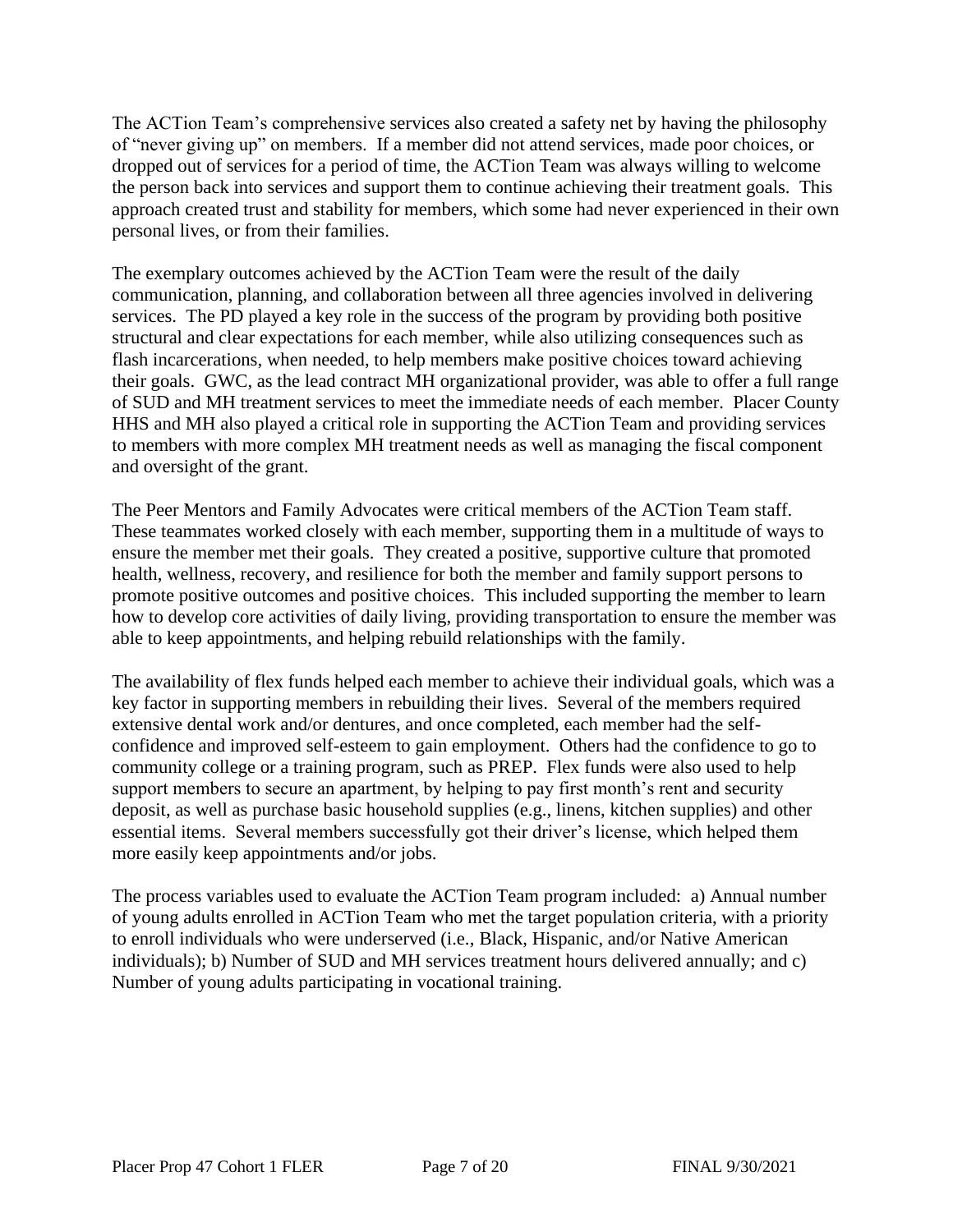## **2. Outcome Evaluation**

Outcome variables measured for this program include:

- a) Number and percent of members living in a stable housing situation
- b) Number and percent of members with improved SUD and MH indicators
- c) Number and percent of members who avoided relapse
- d) Number and percent of members employed and/or in school
- e) Number and percent of members with reduced number of convictions, and/or reduced days in jail
- f) Number and percent of members who remained arrest-free

A quasi-experimental (pre-post evaluation) research design was utilized to compare outcome indicators at baseline and periodically throughout enrollment in the ACTion Team. Quantitative data for the evaluation activities utilized Electronic Health Record (EHR) data from HHS and the PD, as well as data collected by the ACTion Team staff. The evaluation activities met or exceeded the state performance measurement requirements. In addition, local evaluation activities were conducted throughout the grant period by I.D.E.A. Consulting. Data was evaluated to identify differences in access, service utilization, and outcomes, to determine whether The ACTion Team services are effective at promoting community health and safety. The ACTion Team adhered to the National Standards for Culturally and Linguistically Appropriate Services (CLAS).

The ACTion Team model encompassed both 1) the composition of the multidisciplinary team, and 2) the collaboration and coordination of the ACTion Team regarding daily activities and services delivered to members, based upon the individualized assessment and case plan. The project intervention was comprised of the comprehensive, collaborative activities of the ACTion Team to support each member to achieve their goals. Therefore, it is not possible to separate out the effects of each intervention, because it was the total, interchangeable, coordinated activities of a multidisciplinary team that created the positive outcomes.

Individuals were considered eligible to participate in the ACTion Team program if they met all of the following criteria:

- a) Were ages18-32 years at the time of enrollment
- b) Had a history of SUD and/or MH issues
- c) Had a history of criminal justice involvement
- d) Resided in Placer County

Members were recommended for graduation (successful program completion) when they showed stability in SUD and/or MH symptoms, living in stable housing, and met employment and/or education goals. Members were allowed to remain enrolled in the program for as long as needed to achieve their goals, up to the three (3) year length of the grant. The average length of stay in the program, across all members, was 9.6 months.

A comprehensive data collection was designed by the Evaluator (I.D.E.A. Consulting) and GWC staff; and was updated and enhanced with additional data by the ACTion Team, to collect all of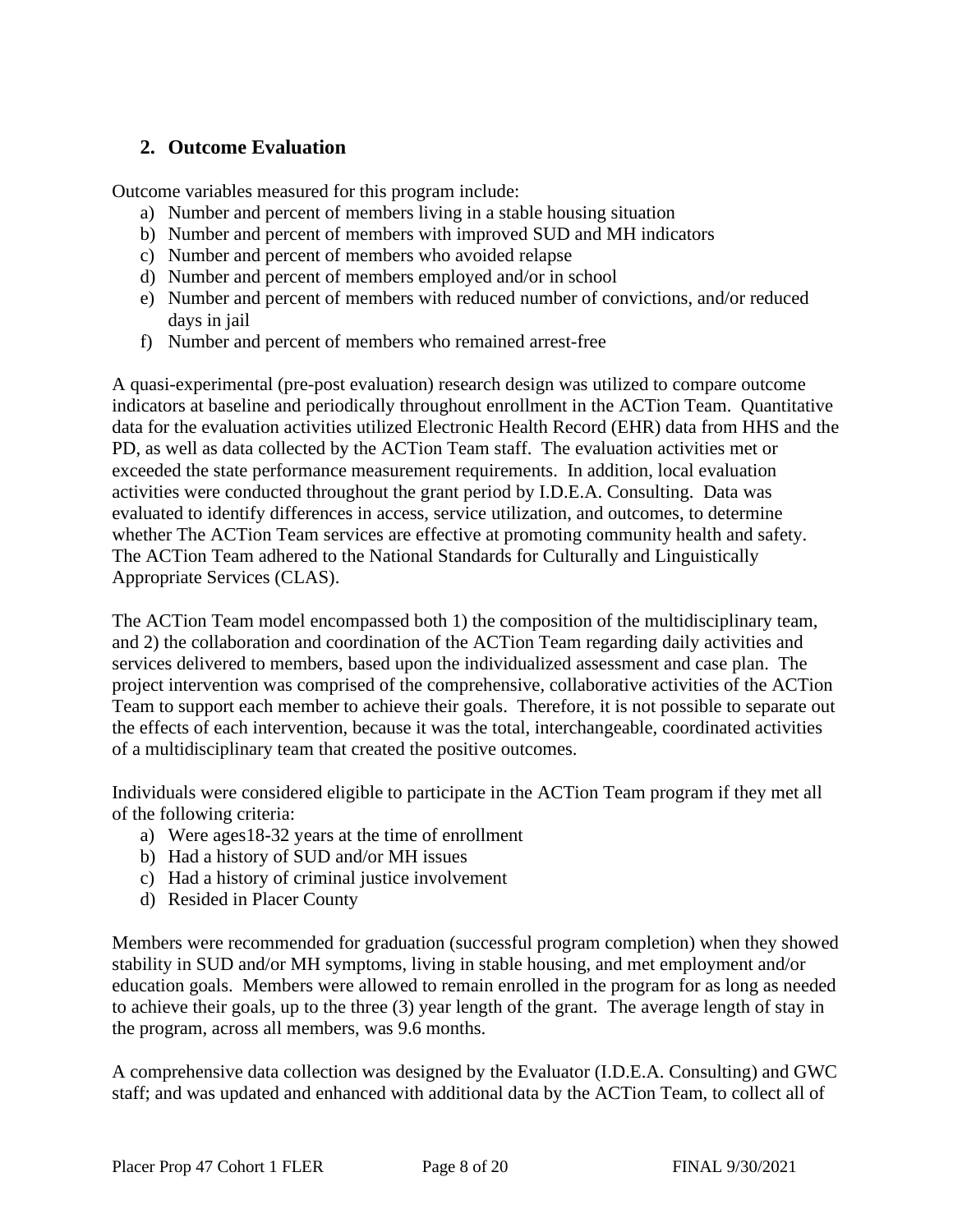the relevant and detailed activities of each staff person on behalf of each member. Data was analyzed to evaluate demographics of each member served, the types of services delivered, and key outcomes. In addition, specific key life events were collected, such as graduation from Drug Court; obtaining a driver's license; receiving dental work; reunification with a child; etc.

Outcomes were analyzed for all members who remained in the ACTion Team program for two (2) months or longer, including those who did not successfully complete the program. Individuals who were enrolled in the program for less than two (2) months were excluded from the analysis in this report, since these individuals did not fully engage in services.

Members who were in the program for two (2) months or longer, but who did not complete all four phases of treatment, were included in the results of the project. Many of the individuals still achieved excellent outcomes, but left the program early to become employed, go back to school, or to move out of the county. All 100 members who were fully engaged in services were included in the analysis and results of this project.

Due to the unique nature of The ACTion Team program, and the quasi-experimental research design used to evaluate this program, no specific comparison group was established for this program. The evaluation team was able to obtain broad recidivism rates of probationers under supervision in Placer County's PD. However, the usefulness of comparing the PD group with the ACTion Team's group was limited and not a relevant or comparable comparison, as the PD population was likely to experience different outcomes compared to the ACTion Team's target population of justice-involved young adults with histories of SUD and/or MH issues. In addition, the PD only had access to probationers' information while they were actively on probation in Placer County, so their data is based on a subset of overall individuals served.

# **D. Data Collection**

Data provided the foundation for evaluating the services and outcomes of the ACTion Team. All staff were trained to collect data using the evaluation forms developed by the evaluator, I.D.E.A. Consulting, in collaboration with staff from GW and BH, for the ACTion Team. This training provided guidance on using the SUD and MH assessment tools; identifying potential members who met the target population criteria; and ensuring timely access to the program. In addition, staff were trained in the identified Evidence-Based Practices (EBPs) to create core skills for providing wellness, recovery, and strength-based services.

The ACTion Team, the Local Advisory Committee (LAC), and the evaluation process monitored service activities to ensure the EBPs were implemented with fidelity to the model. Monitoring program fidelity began by selecting programs that met the needs of the ACTion Team members and by training ACTion Team staff to implement services effectively. Evaluation activities identified positive outcomes as well as opportunities to share successes, and modify programs, to best meet the needs of the member and families. A Quality Improvement process was used, including the Plan-Do-Study-Act (PDSA) model, to modify programs as needed. In addition, periodic feedback from the members and family was utilized to identify effective processes, as well as opportunities to strengthen services.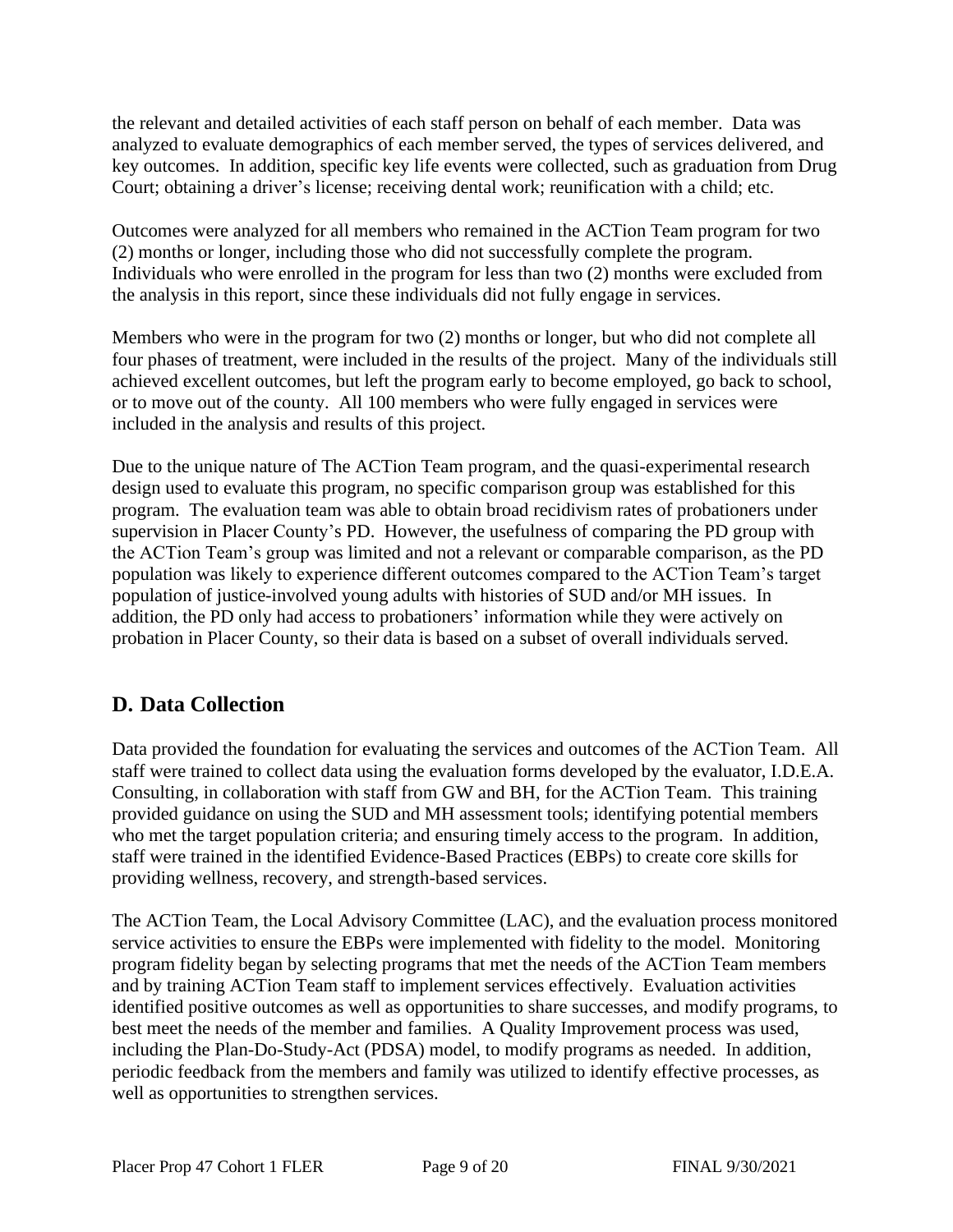Probation initially collected data using the JAIS or CAIS to document probation information. Upon enrollment, the ACTion Team utilized this information and completed a clinical MH and SUD assessment to identify needs of the young adults and family to provide baseline data. Information from the Family Mapping was also critical to planning services. Data on key outcome measures were collected at intake, throughout the program, and at discharge. HIPAA and 42 CFR standards were followed. Data collection tools developed for this project were used to evaluate the success of ACTion Team and to meet grant reporting requirements.

Member outcomes were tracked throughout the project through staff completion of data collection forms. Members were referred to the program upon review of a completed ACTion Team Referral Application form, which included questions regarding the potential member's demographic information (including race/ethnicity and housing status); SUD and MH history; and reasons the potential member wanted to be admitted. If admitted to the program, staff completed an Admit form for each member, which contained more detailed demographic questions and recommendations regarding which of the four (4) treatment phases was determined to be the most appropriate for the member to begin the program. Most began at Phase I.

Throughout services, staff completed an Individual Services Tracking form for each member, for each day of service. This form collected information on the date of service; types of services received; and key events (e.g., enrollment, discharge, successful completions, employment, educational activities, arrests, hospitalizations, and services received). The Individual Services Tracking form provided ongoing information on all services and events for each member and provided the foundation for the evaluation activities and outcomes.

Upon completion of the program, staff completed a Service Completion form for each member, which included questions regarding reason for ending services, current housing situation, employment status, and current SUD and MH status. Staff submitted data collection materials monthly to the evaluation team (I.D.E.A. Consulting) for analysis and data quality checks. The evaluation team provided monthly feedback to staff to maintain quality of data collection.

Data reports were distributed to ACTion Team, HHS and PD managers, Community Corrections Partnership Advisory Committee (CCP), Campaign for Community Wellness (CCW), LAC, and participating entities. In addition, outcome data was used to inform ACTion Team, Behavioral Health and Probation managers, CCP, LAC, CCW, and participating entities about the need to develop, coordinate, and modify services to improve individual and system-level outcomes.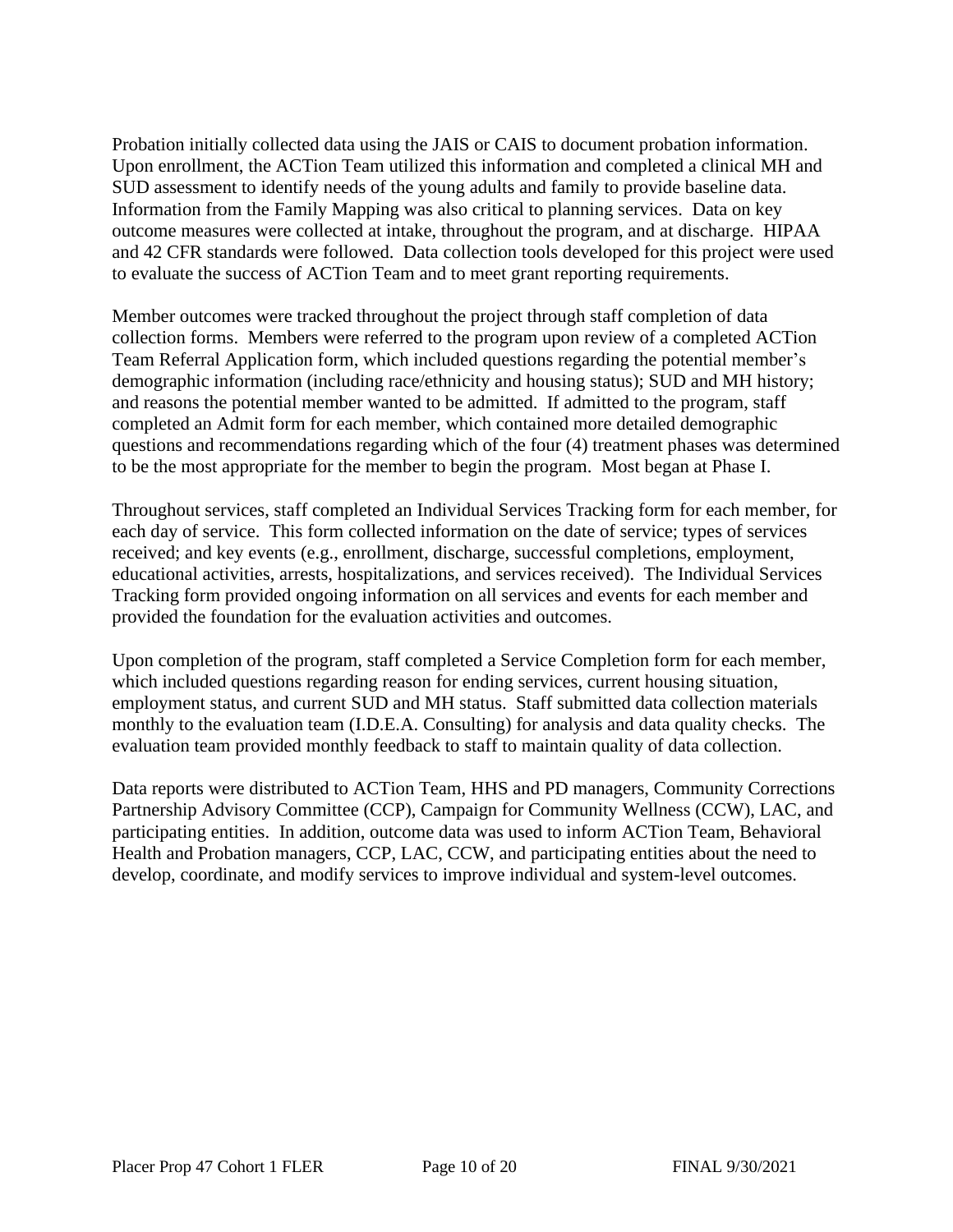# **E. Results and Conclusions**

# **1. Data, Outcome Measures, and Results**

#### **a. Number of enrolled members**

The Placer County Action Team enrolled its first member in February 2018, and by the end of the program on December 31, 2020, enrolled a total of 105 unduplicated individuals. The ACTion Team utilized the one-year extension to help achieve the goals of the project.

Of the 105 persons served, five (5) were enrolled in the program for less than two (2) months; since these individuals did not fully engage in services, they were excluded from the following analysis in this report.

The ACTion Team defines "total unduplicated individuals" as the number of unique individuals who were enrolled in the ACTion Team since the start of the program, regardless of the number of times an individual entered, left, and re-entered the program.

### **b. Member demographics**

Of the 100 total members who were enrolled in the program for more than two (2) months, 74 members (74%) identify as Caucasian/White; 18 members (18%) identified as Hispanic, Latino, or Spanish; four (4) members (4%) identified as American Indian/Alaska Native; one (1) member (1%) identified as African American/Black; and one (1) member (1%) identified as More Than One Race. There were two (2) members (2%) who did not indicate their race/ethnicity. Of the 100 total members, three (3%) speak Spanish as their primary language. There were 65 members (65%) who identified as male; 34 (34%) who identified as female; and one (1) who identified as another gender identity.

#### **c. Types and number of services and supports received**

All 100 members (100%) received SUD and/or MH services and supports. Figure 1 shows that 54 members (54%) received outpatient MH services, and 76 members (76%) received outpatient SUD services. There were 42 members (42%) who received both outpatient SUD and MH treatment while enrolled in the ACTion Team. In addition, 39 members (39%) were placed into residential SUD treatment. Of those 39 members placed in residential treatment, 13 (33.3%) successfully completed residential treatment. The remaining 26 (66.6%) left the residential program prior to successful completion of all of the program phases.

The ACTion Team served a population of young adults, ages 17-32, with multiple, complex needs. In addition to specifically supporting the members' SUD and/or MH needs, members were supported in several other ways to achieve their goals. Several of the members had erosion or complete loss of some of their teeth as a result of past drug use. The ACTion Team supported 17 members (17%) to access dental work. This helped the members feel more confident in social situations, be more self-assured, and felt confident to apply for jobs and obtain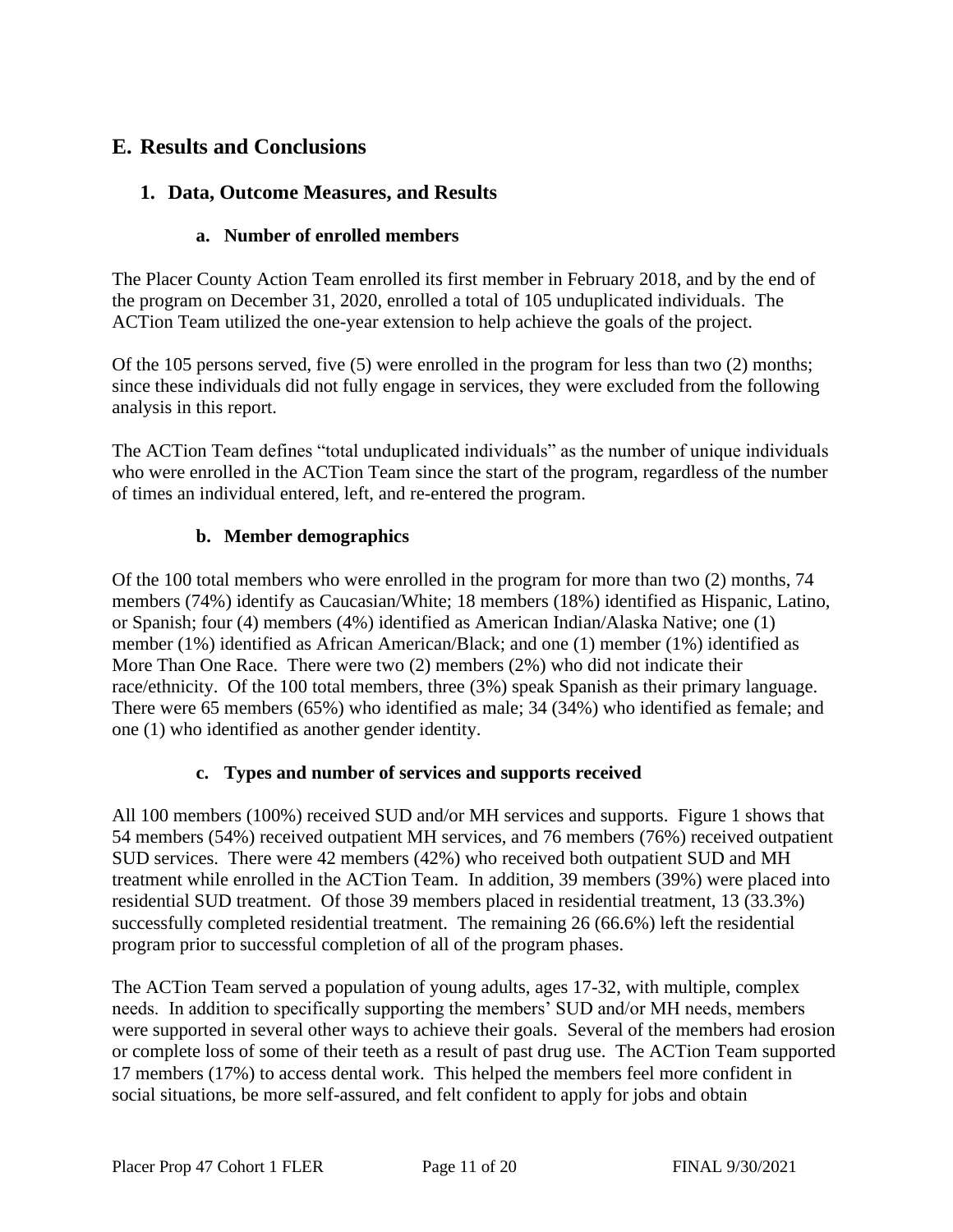employment. Transportation support was provided to 84 members (84%), five (5) members (5%) were helped to receive eyeglasses, and six (6) members (6%) received their driver's license with the support of the ACTion Team.



**Figure 1** *Number and Percent of Members, by Services and Support Received*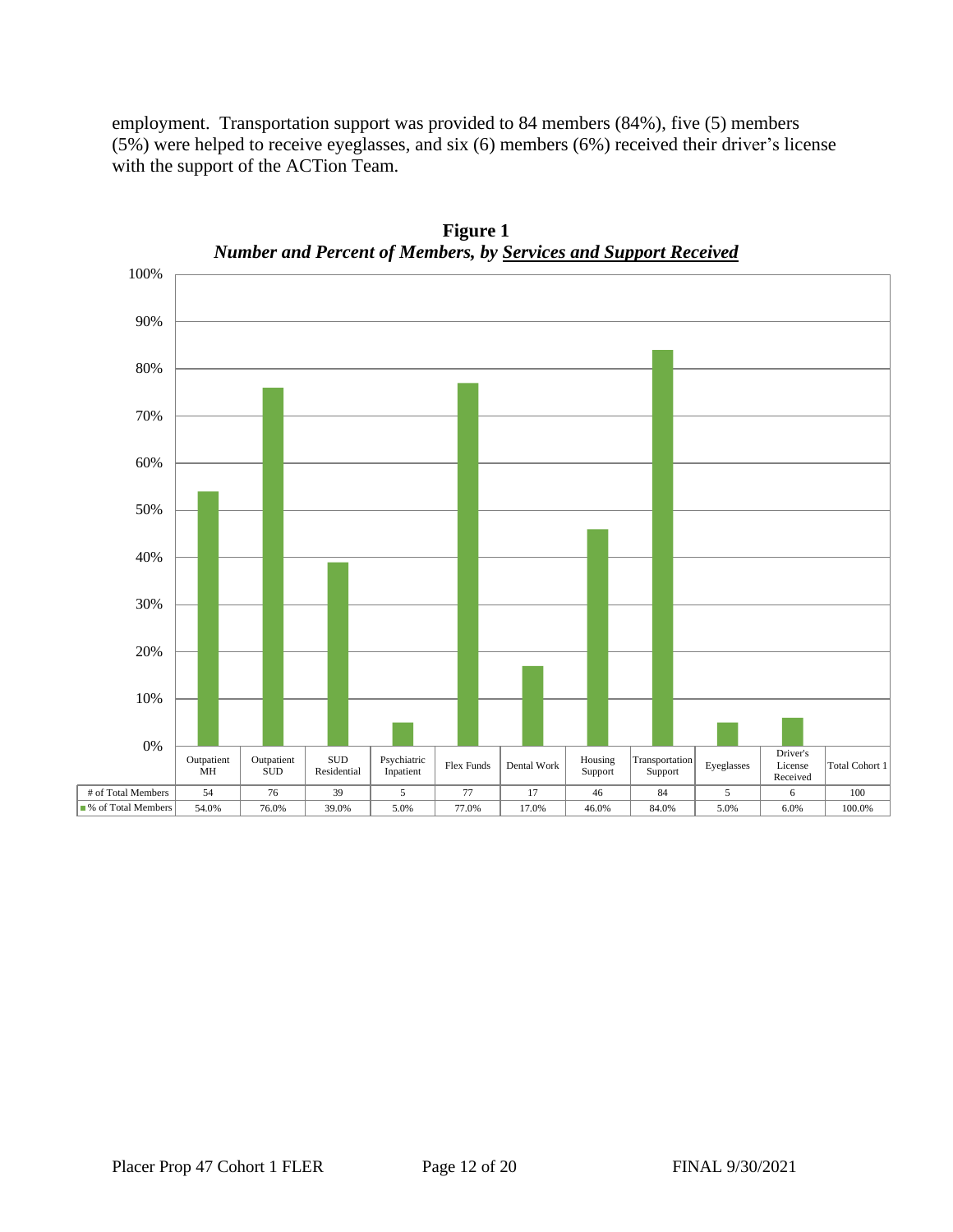Through the multidisciplinary collaboration of the ACTion Team, all members received a range of coordinated and integrated services, tailored to the needs of each member in the program. All 100 (100%) of these young adult members received SUD and/or MH services and support while in the program to address their multiple and varied needs. Figure 2 shows that there were 54 members of the 100 total members (54%) who received Outpatient MH services and 76 members (76%) received Outpatient SUD services. There were 42 members (42%) who received both Outpatient MH and SUD services. GWC also quickly and efficiently connected 39 members (39%) to SUD residential treatment, when members needed this higher level of treatment. In addition, Peer and Family Advocates at GWC offered an array of services and supports to engage members in services and help achieve each member's goals.



**Figure 2** *Number and Percent of Members who Received Outpatient Mental Health and/or Number and Percent of Members who Received Outpatient Mental Health and/or* 

*\* One (1) member is not reported due to confidentiality.*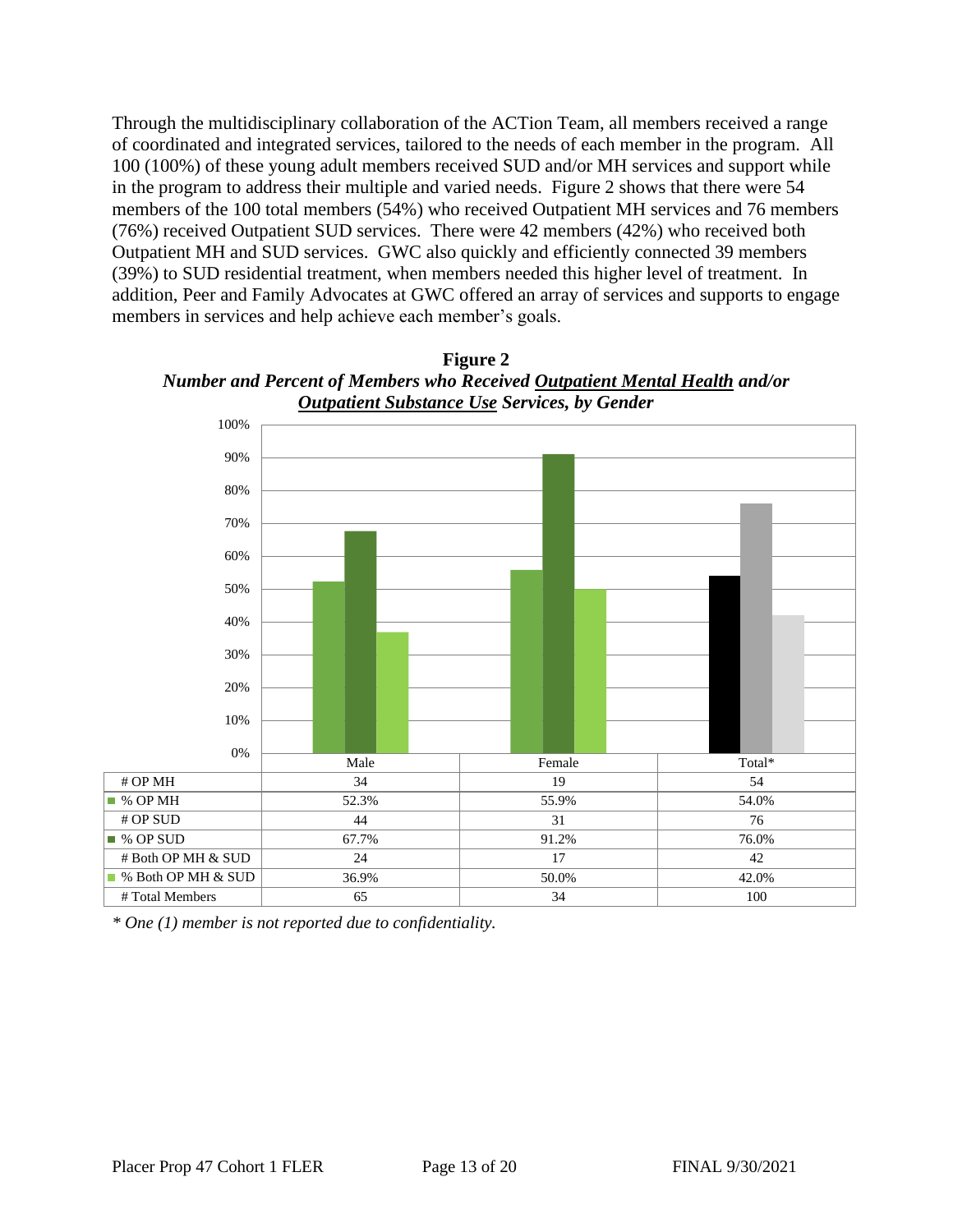#### **d. Program outcomes**

The success of this program is evident in the outcomes achieved by the members, as illustrated in Figures 3 and 4, below.

As shown in Figure 3, by the end of the ACTion Team Cohort 1 program, 76 members (76%) had a high school diploma or equivalent; 16 members (16%) were enrolled in the Placer Re-Entry Program (PREP) program, an effective employment preparation program; 55 members (55%) have gained and/or maintained employment; and 63 of the 100 total members (63%) have maintained and/or achieved stable housing.

At enrollment into the ACTion Team, 43 members out of the total 100 (43%) were homeless; 16 members (16%) were at risk of homelessness or in another type of living situation; and 41 (41%) had a stable living situation (such as living in a house, apartment, or trailer, or living with family). At the end of the ACTion Team program, 63 members (63%) were in a stable living situation, 21 members were homeless (21%), seven (7) were incarcerated (7%), five (5) were in Residential Treatment (5%), two (2) were in Transitional Housing (2%), and data was not available for the remaining two (2) members.

By the end of the program, of the 100 total members served, only 10 members (10%) were convicted of new charges. The ACTion Team population is at high risk of recidivism and the majority of members, 90 (90%), have not recidivated. This data clearly demonstrates the positive outcomes achieved by the ACTion Team. The ultimate goal of the ACTion Team and Proposition 47 is to reduce recidivism and the number of people who have new convictions. The ACTion Team has had exemplary success in achieving this goal.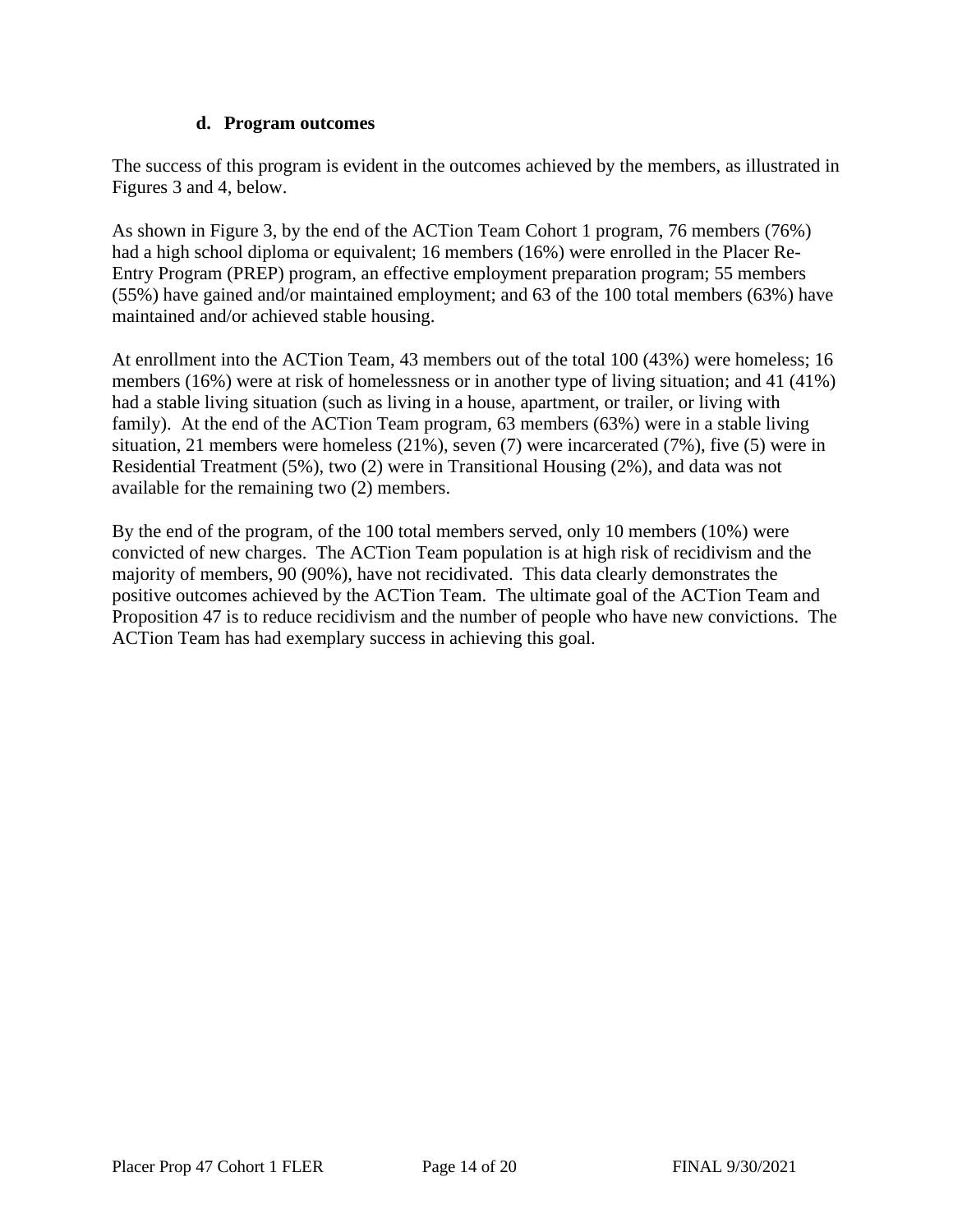

**Figure 3** *Number and Percent of Members, by Outcomes Achieved Number and Percent of Total Members, by Outcomes Achieved*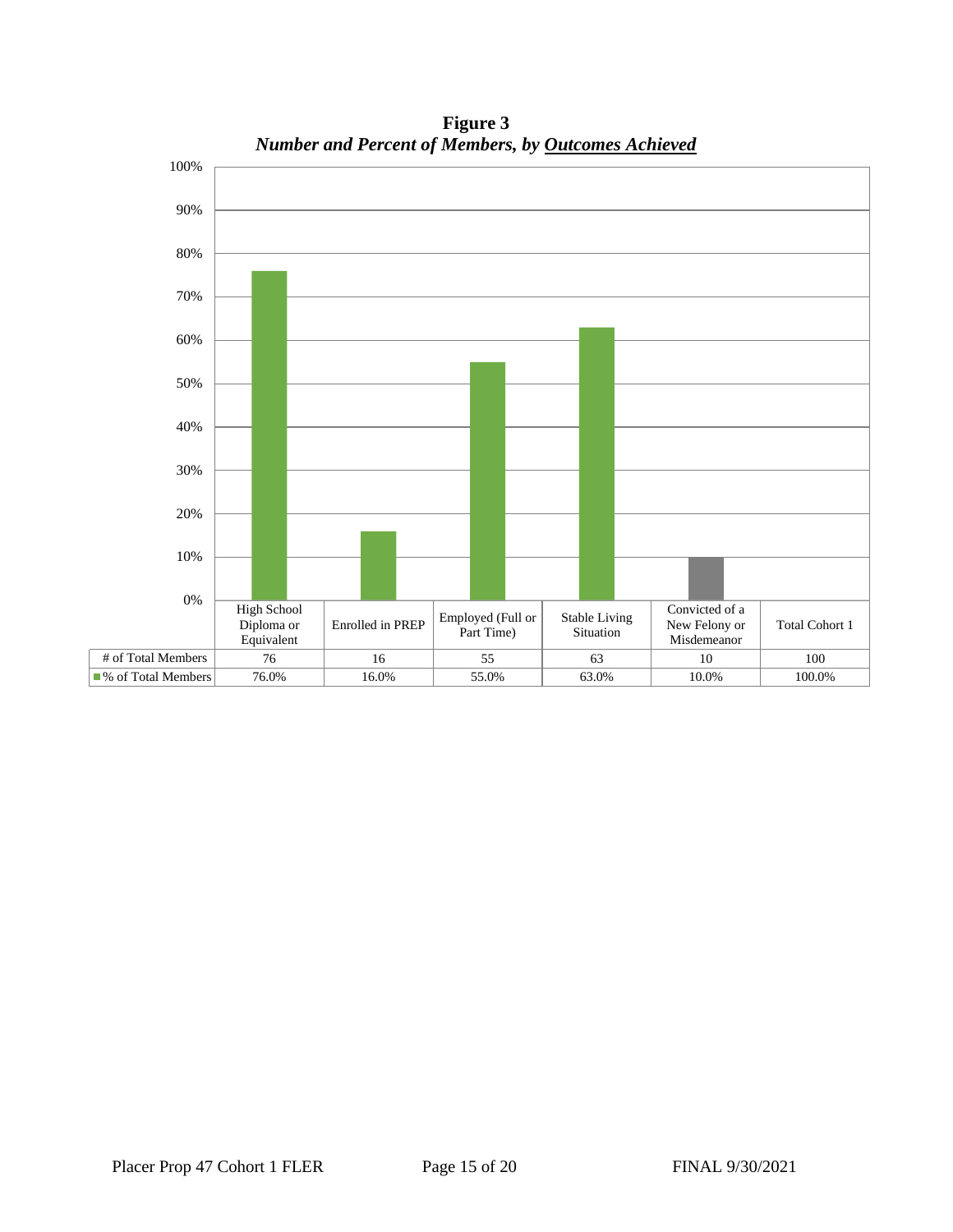Figure 4 shows that 34 members maintained substance-use-free living out of the 80 members (42.5%) who received Outpatient SUD and/or SUD residential treatment. There were more females (51.6%) that maintained substance use free living compared to males (35.4%).





*\* One (1) member is not reported due to confidentiality.*

#### **e. Program graduates**

Members moved through Phases 1 through 4 while enrolled in the program. Most members began in the engagement stage at Phase 1, working closely with staff to develop a case plan, identify goals, and utilize the resources available to them. As members became stable with managing their SUD and/or MH symptoms, housing situation, and/or employment/education, they progressed through the Phases. The ACTion Team met weekly to discuss members' progress through the program to ensure members' successful progress towards their goals. Members were recommended for graduation (successful program completion) when they showed stability in SUD and/or MH symptoms, living in stable housing, and met employment and/or education goals.

Of the 100 total members, 45 members (45%) graduated from the program. This number of successful graduates clearly demonstrates the positive outcomes achieved for the high-risk young adults served by the ACTion Team.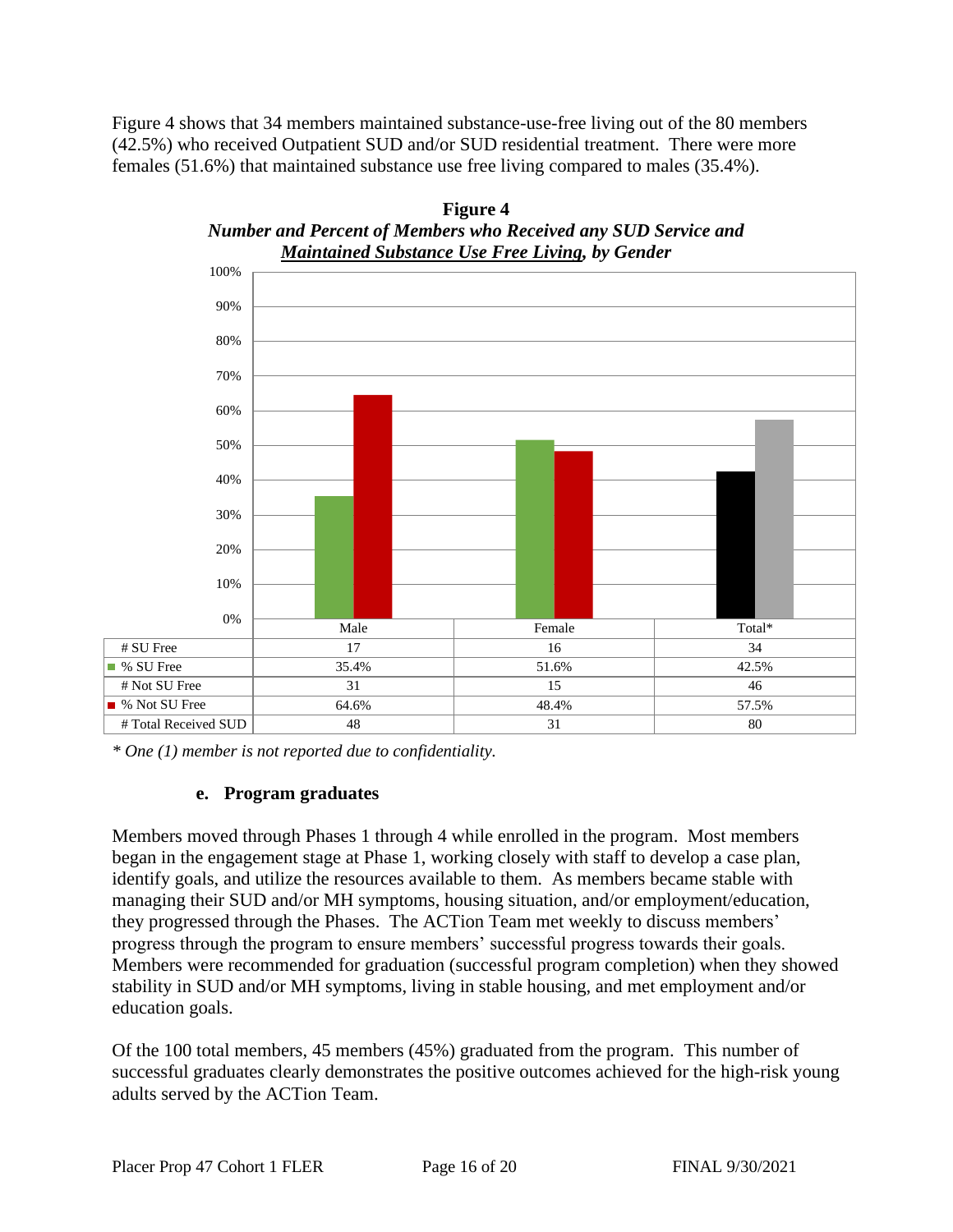It is important to note that many of the 55 members who did not "officially" graduate from the program also achieved many important goals in their recovery, and experienced improvement in their living situation, employment, and reduced substance use and/or MH symptoms. For example, some members left the ACTion Team before formal graduation because they found full-time employment and/or met their personal goals.

# **2. Conclusions**

The ACTion Team was extremely successful across the three years of the project and clearly achieved the goals of the grant. Of the 100 ACTion Team members served, only 10 (10%) were convicted of a new felony or misdemeanor. These are exceptional results for this very high-risk population served by the ACTion Team. The ACTion Team served young adults, ages 18-32 years, with a history of SUD and/or MH symptoms, who traditionally are at high-risk for recidivism. By delivering multidisciplinary, comprehensive, planned, and coordinated services; and utilizing a team comprised of Probation Officers, Substance Use Counselors, Mental Health Clinicians, and Peer and Family Advocates, ACTion Team members learned how to make positive life choices, reduce substance use, manage MH symptoms, and create a healthy social support system.

A broad array of services was delivered to the ACTion Team members. Each member received a number of different treatment and supportive services. Services included Outpatient MH treatment (54%) and Outpatient SUD treatment (76%). Across all members, 42% received both MH and SUD treatment. Thirty-nine (39%) received SUD residential treatment and five (5%) were hospitalized in a psychiatric inpatient facility. In addition, across all ACTion Team members, 77% received supportive flex funds; 17% received dental work; 46% housing support; 84% transportation to appointments; 5% eyeglasses; and 6% a driver's license.

These multidisciplinary, comprehensive, planned, and coordinated services supported the ACTion Team members to manage their complex problems, develop healthy life skills, and create positive social support systems. Many were able to reunite with their family members and children.

ACTion Team members achieved positive outcomes when they finished the program: 76% had a high school diploma or equivalent; 55% were employed; and 63% had a safe and stable living situation. Substance use was the most difficult outcome to achieve and sustain over time. Eighty (80%) of the ACTion Team members received SUD services, including 48 males and 31 females (one member is not reported to ensure confidentiality). Of the 48 males, 35.4% (17) remained substance-use-free. Of the 31 females, 51.6% (16) remained substance-use-free.

The ACTion utilized four (4) phases, to support members to successfully graduate. There were 45% members that graduated from the program. There were many more members who received these intensive services but chose to leave the program before graduating, in order to obtain fulltime employment, attend a training program or community college, and/or care for a child or children that were returned to their custody.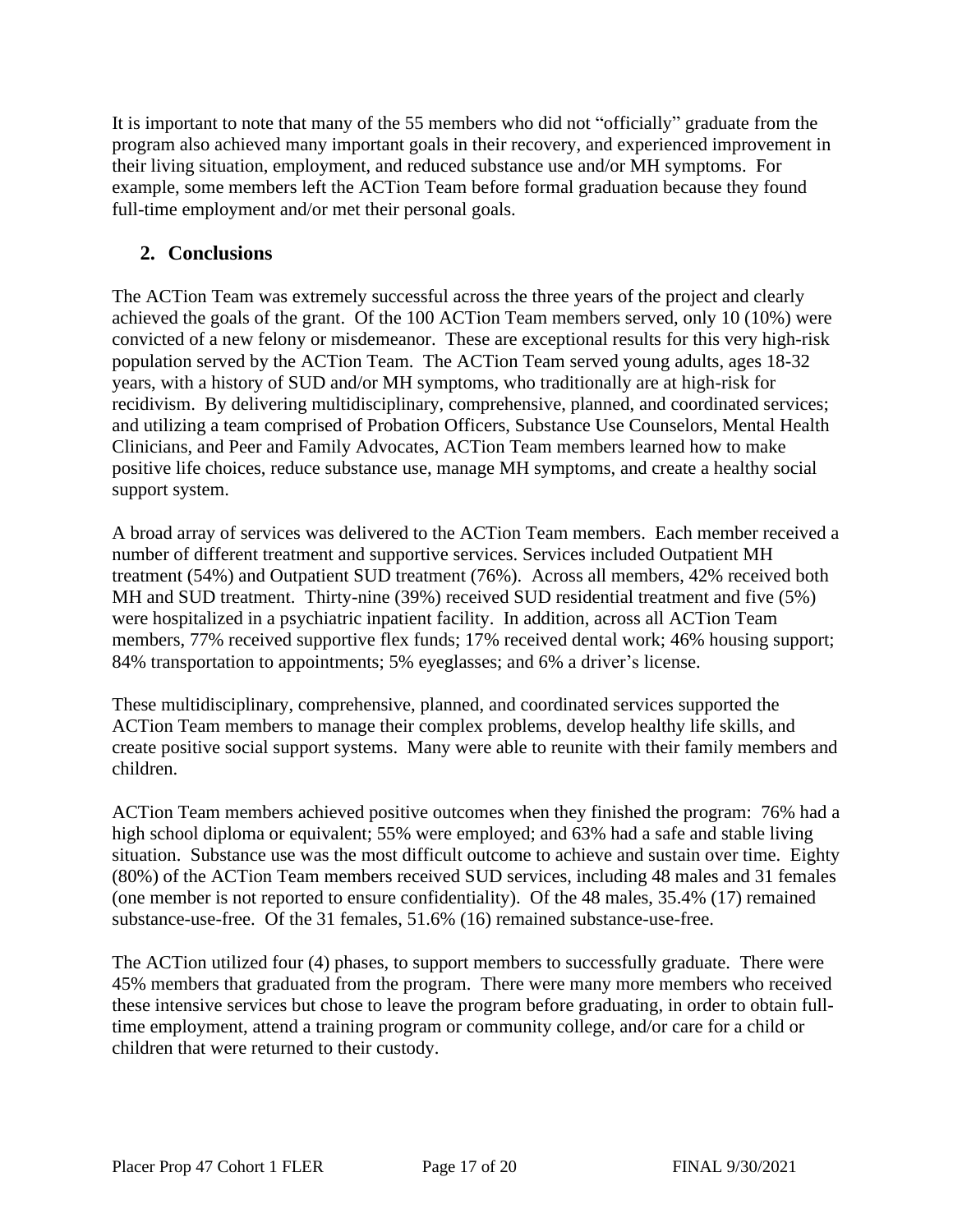The ultimate outcome of the ACTion Team and Proposition 47 is to reduce recidivism and the number of people who have new convictions. This is reflected in the exemplary work of the ACTion Team as reflected in the low recidivism rate with only 10 members receiving new convictions. The strong outcomes can be achieved by other counties, by implementing this multi-disciplinary team model utilizing coordinated, comprehensive, and planned services.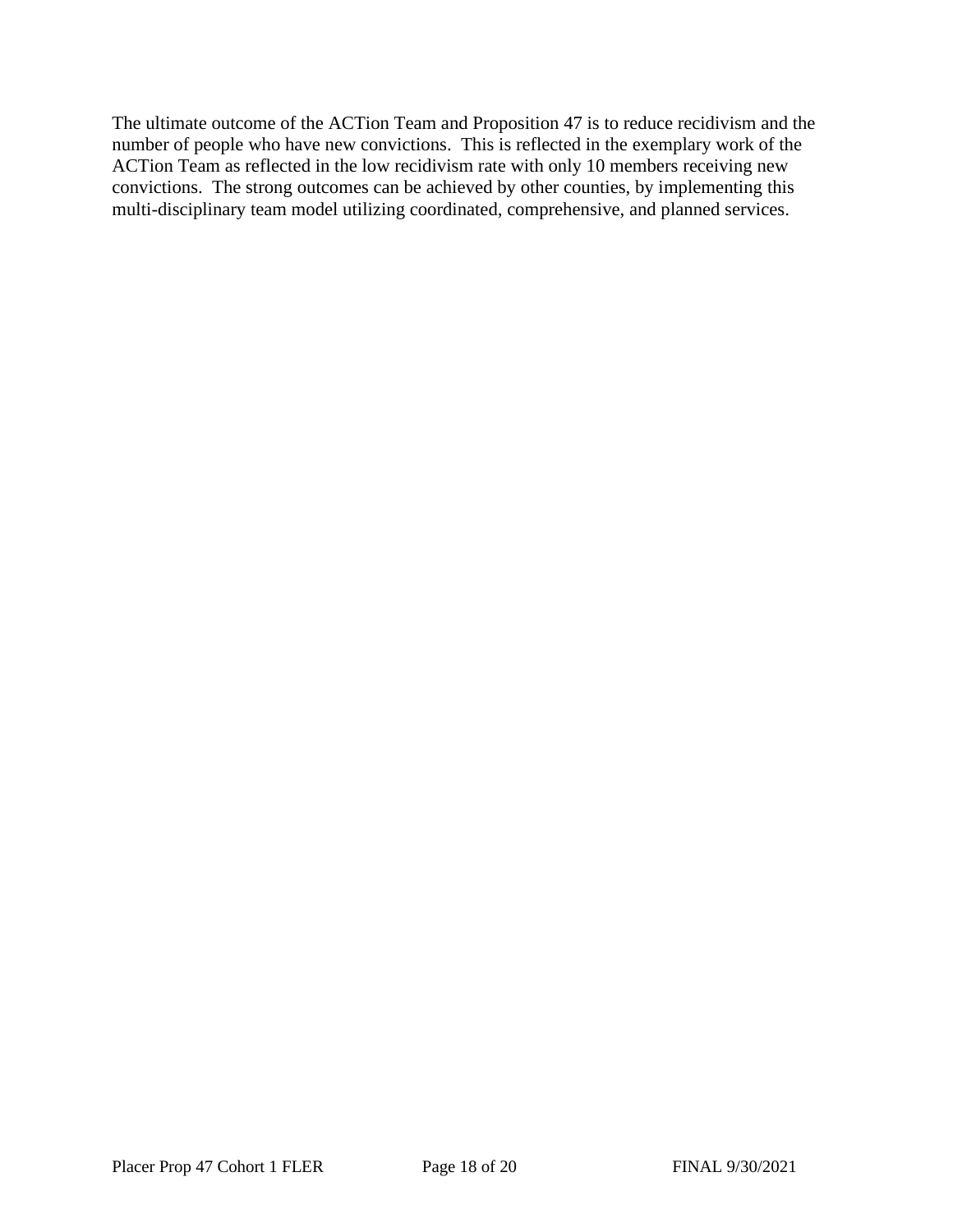# **F. Logic Model**

| <b>INPUTS</b>                                                                                                                                                                                                                                                                                                                                                                                                                                                                                                                                                                                                                                                                               | <b>ACTIVITIES / OUTPUTS</b>                                                                                                                                                                                                                                                                                                                                                                                                                                                                                                                                                                                                                                                                                                                                                                                                                                                                                                                                                                                                                                         | <b>GOALS/OUTCOMES</b>                                                                                                                                                                                                                                                                                                                                                                                                                                               |                                                                                                                                                                                                                                                                                                                                                                                                                                                                                                                                                                                                                                                                                                                                         | <b>IMPACTS</b>                                                                                                                                                                                                                                                                                                                                                                                                                                                                                                                                                                                                                                                                       |
|---------------------------------------------------------------------------------------------------------------------------------------------------------------------------------------------------------------------------------------------------------------------------------------------------------------------------------------------------------------------------------------------------------------------------------------------------------------------------------------------------------------------------------------------------------------------------------------------------------------------------------------------------------------------------------------------|---------------------------------------------------------------------------------------------------------------------------------------------------------------------------------------------------------------------------------------------------------------------------------------------------------------------------------------------------------------------------------------------------------------------------------------------------------------------------------------------------------------------------------------------------------------------------------------------------------------------------------------------------------------------------------------------------------------------------------------------------------------------------------------------------------------------------------------------------------------------------------------------------------------------------------------------------------------------------------------------------------------------------------------------------------------------|---------------------------------------------------------------------------------------------------------------------------------------------------------------------------------------------------------------------------------------------------------------------------------------------------------------------------------------------------------------------------------------------------------------------------------------------------------------------|-----------------------------------------------------------------------------------------------------------------------------------------------------------------------------------------------------------------------------------------------------------------------------------------------------------------------------------------------------------------------------------------------------------------------------------------------------------------------------------------------------------------------------------------------------------------------------------------------------------------------------------------------------------------------------------------------------------------------------------------|--------------------------------------------------------------------------------------------------------------------------------------------------------------------------------------------------------------------------------------------------------------------------------------------------------------------------------------------------------------------------------------------------------------------------------------------------------------------------------------------------------------------------------------------------------------------------------------------------------------------------------------------------------------------------------------|
| • Granite Wellness<br>(GW) contracts with<br>HHS to implement<br>the Action Team<br>(AT) and utilize the<br>principles of<br><b>Assertive Community</b><br>Treatment (ACT) and<br>Wraparound; in<br>collaboration and<br>partnership with<br>HHSA, Probation,<br>Behavioral Health,<br>Peer and Family<br>Advocates; education,<br>housing, courts, jail,<br>and community<br>providers; volunteer<br>mentors; young adults<br>and family members<br>• Time<br>• Leverage Funding:<br>Grant dollars; AB<br>109 funds; MHSA;<br>HUD; JAG; Veterans;<br><b>Whole Person Care;</b><br>in-kind contributions;<br>SUD and MH Medi-<br>Cal revenue<br>• Local Community<br>Partners<br>• Research | • GW delivers coordinated,<br>culturally competent evidence-<br>based services in collaboration<br>with Probation, Behavioral Health,<br>and housing organizations<br>• Probation and AT conducts<br>comprehensive risk and needs<br>assessment and develops an<br><b>Integrated Case Plan</b><br>• AT delivers services using<br>principles of restorative justice to<br>reduce recidivism<br>• Identify, refer, and enroll persons<br>(ages 18-32) who have been<br>arrested, charged, or convicted of<br>an offense AND have SUD or MH<br>issues<br>• Coordinated and collaborative<br>services which are client-centered<br>and trauma-informed, including<br>SUD and MH treatment, housing,<br>employment, transportation, and<br>flex funds<br>• Utilize collaborative courts to<br>support program goals<br>• Utilize Peer Mentor and Family<br>Advocates to support young adults<br>and family members<br>• Utilize bilingual, bicultural staff to<br>increase access and retention<br>• Conduct weekly AT meetings<br>• Gather data on service utilization | <b>Young Adult Outcomes</b><br>• Employed and/or in<br>school<br>• Reduced number of<br>arrests<br>• Reduced number of days<br>in jail<br>• Reduced recidivism<br>• Reduced SUD symptoms<br>• Reduced MH symptoms<br>• Living in safe and stable<br>housing<br>• Involved in healthy<br>social activities<br>• Improved health, SUD,<br>and MH indicators<br>• Long-term lasting<br>support networks<br>• Improved relationship<br>with family, when<br>appropriate | <b>System Outcomes</b><br>• Enhanced coordination<br>and integration of<br>probation, courts, jail,<br>health, SUD, MH,<br>services, housing<br>assistance, job skills and<br>employment, civil legal<br>services to reduce<br>recidivism<br>• Implementation of<br>culturally competent,<br>trauma-informed<br>wellness and recovery<br>• Delivery of engagement<br>activities, timely access<br>to services; development<br>of positive social<br>community for young<br>adults and family<br>• Coordinated and<br>individualized MH and<br>SUD treatment; housing<br>coordination; flex funds;<br>employment;<br>transportation<br>• Evaluation of key health,<br>SUD, and MH<br>indicators, arrests, and<br>recidivism<br>$\bullet$ | • Persons (ages $18-32$ )<br>who have been<br>arrested, charged with,<br>or convicted of a<br>criminal offense AND<br>who have SUD and/or<br>MH issues; have<br>increased access to<br>intensive, coordinated,<br>collaborative, and<br>individualized AT<br>services to<br>successfully redirect<br>their lives, engage in a<br>healthy social<br>community, and<br>achieve positive<br>outcomes<br>• A vibrant learning<br>collaborative is<br>developed and<br>maintained<br>• Integrated services<br>offer seamless,<br>coordinated care<br>• Evaluation and shared<br>data across SUD and<br>MH, and Probation to<br>demonstrate improved<br>quality and integration<br>of care |
|                                                                                                                                                                                                                                                                                                                                                                                                                                                                                                                                                                                                                                                                                             | and outcomes<br>• Evaluate program through data<br>analysis, share outcomes with AT<br>and partners<br>• Celebrate successes                                                                                                                                                                                                                                                                                                                                                                                                                                                                                                                                                                                                                                                                                                                                                                                                                                                                                                                                        |                                                                                                                                                                                                                                                                                                                                                                                                                                                                     | Shared reports to<br>improve services over<br>time, including member<br>and family satisfaction<br>with access, services,<br>and outcomes                                                                                                                                                                                                                                                                                                                                                                                                                                                                                                                                                                                               |                                                                                                                                                                                                                                                                                                                                                                                                                                                                                                                                                                                                                                                                                      |